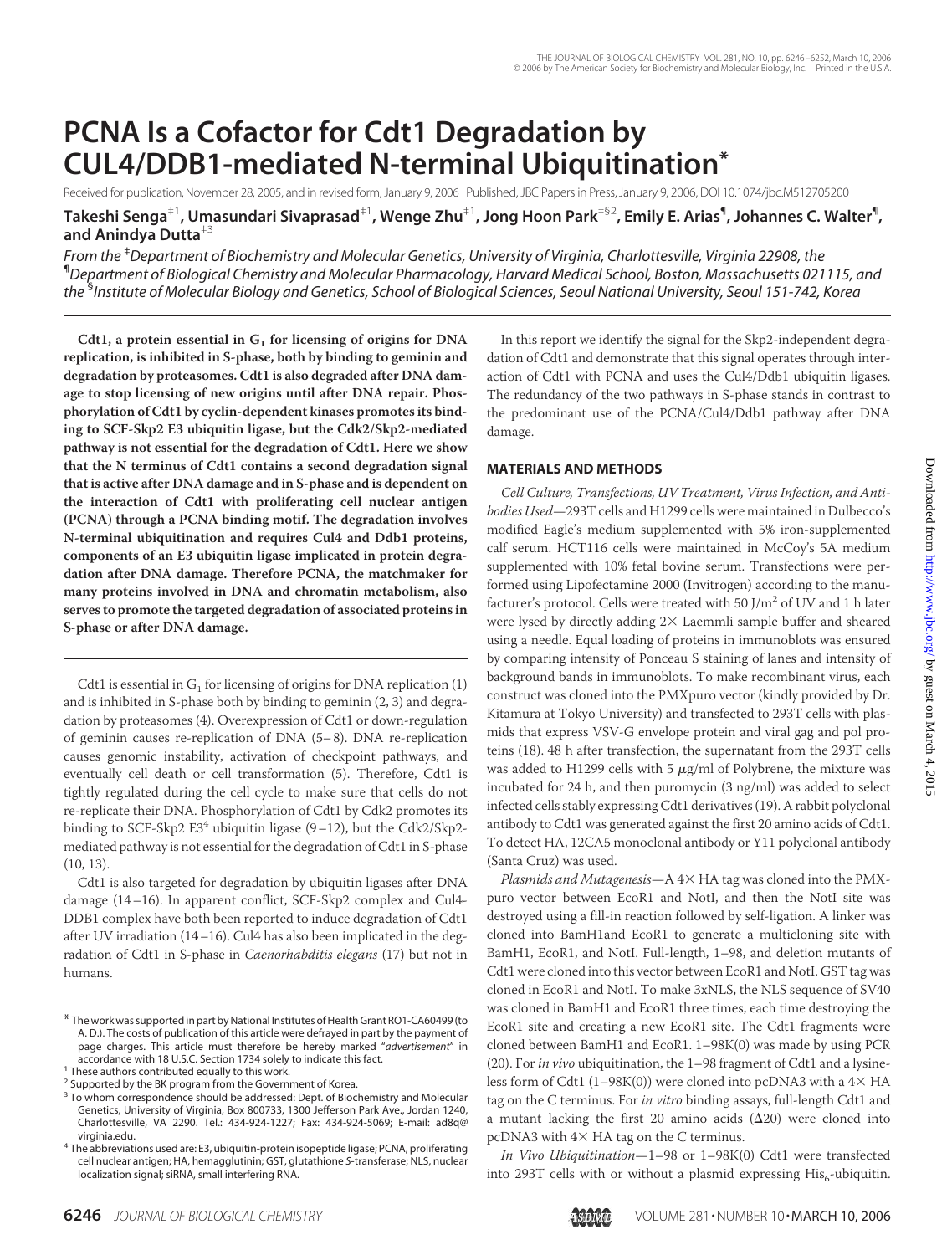

FIGURE 1. **Conserved sequence near N terminus is critical for Cdt1 degradation.** *A*, full-length and 1–98 of Cdt1 were cloned into retrovirus vector, PMXpuro, with  $4\times$  HA tags on the C terminus. Recombinant viruses were made and infected into H1299 cells. Stable cell lines that express each construct were treated with UV, lysed, and probed for HA. The doublet of Cdt1 seen in some panels is due to phosphorylation. A nonspecific

## *PCNA Is a Cofactor for Cdt1 Degradation*

24 h later cells were treated with MG132 for 3 h followed by UV. 1 h later cells were lysed with lysis buffer (6 M guanidine-HCl 50 mM Tris-HCl, pH 8.0), sonicated until the lysate was no longer viscous and mixed with nickel-nitrilotriacetic acid-agarose beads (Qiagen). Samples were rotated at room temperature for 2 h and then washed with lysis buffer and TI buffer (25 mm Tris-HCl, pH 6.8, 20 mm imidazole). 2X Laemmli sample buffer with 300 mm imidazole was added to the sample, and the mixture was boiled for 5 min and loaded onto gels. Ubiquitinated products were detected by anti HA monoclonal antibody (12CA5).

*Interaction of Cdt1 and PCNA*—For detecting the *in vivo* interaction, a plasmid expressing Cdt1 with a Myc epitope tag at the C terminus was transfected into 293T cells. The cells were lysed in 25 mM HEPES-KOH, pH 7.6, 150 mM potassium acetate, 5 mM MgCl<sub>2</sub>, 1mMNa<sub>2</sub>EGTA, 10% glycerol, 0.1% Nonidet P-40, and freshly added protease inhibitor mix. The lysed cells were sonicated twice for 15 s to release chromatinassociated protein. For *in vitro* interaction, full-length Cdt1 or Cdt1 with a deletion of 20 N-terminal residues  $(\Delta 20)$  were transfected to 293T cells. 24 h later, non-chromatin associated Cdt1 was recovered by lysis in 20 mM Tris-HCl, pH 7.4, 150 mM NaCl, 0.1% Nonidet P-40 and immunoprecipitated with the polyclonal HA antibody. Immunoprecipitated samples were mixed with bacterial lysate that had been induced to express recombinant PCNA for 1 h (21), washed with lysis buffer for four times, and then probed for PCNA and HA.

*siRNA Transfection*—The day before transfection,  $2 \times 10^4$  H1299 cells were plated in 6-well plates. RNA duplexes were transfected using Oligofectamine (Invitrogen) according to the manufacturer's protocol. 160 pM RNA duplex was used for each transfection. The sequence of RNA oligonucleotide used are as follows: Cul4A, 5-GACAAUC-CGAAUCAGUACC-3'; Cul4B, 5'-AAGAACGUACCUGGUCU-UCAU-3'; DDB1, 5'-ACAGAGUGGCGAGAGCAUU-3'; and PCNA, 5-GGAGGAAGCUCUUACCAUA-3.

*Cell-cycle Synchronization*—To arrest cells in  $G_2/M$ , cells were treated with 40 ng/ml nocodazole for 12 h, rounded cells were collected by shaking them off, washed three times, and re-plated. Cells were then harvested at the indicated time point. To arrest cells in  $G<sub>1</sub>$ , cells were treated with 10  $\mu$ M mevastatin for 24 h. G<sub>1</sub> arrest was confirmed by propidium iodide staining followed by flow cytometry.

#### **RESULTS AND DISCUSSION**

To gain further insight into the signals necessary for the degradation of Cdt1, we started mapping the regions necessary for degradation after UV radiation. H1299 cells stably expressing Cdt1 were treated with  $50$ J/m<sup>2</sup> UV. Full-length and 1–98 of Cdt1 were clearly degraded (Fig. 1*A*). We have demonstrated earlier that 1–98 of Cdt1 contains all the

band in the Western blot is shown as loading control (*L.C.*). *Exo Cdt1*: protein expressed from transfected plasmid. *B*, 1–18 is sufficient for degradation of Cdt1 by UV. N-terminal fragments of Cdt1 were C-terminally fused to 3xNLS, GST, and  $4\times$  HA tags, and expressed in H1299 cells. Stable cell lines were made and treated with UV, and degradation of proteins was examined as described in *A*. *Endo Cdt1*: endogenous Cdt1 expressed in cells. *L.C.* and *Exo Cdt1* are as described in *A*. 1–18 has been re-examined (with *Endo Cdt1* control) in *C*. *C*, degradation of 1–18 is dependent on the proteasome pathway. Cells that stably express 1–18 with or without MG132 treatment for 3 h before exposure to UV. *D*, amino acids were deleted from the N terminus of full-length Cdt1 and examined for degradation. Deletion of 5 amino acids is sufficient for stabilization of Cdt1 after UV radiation. *E*, T7A that has Thr-7 substituted to alanine is stable after UV irradiation. Cdt1 was expressed as described in Fig. 1. *Left panel*: full-length Cdt1. *Middle panel*: full-length Cdt1 with T7A mutation. *Right panel*: 1–28 of Cdt1 with T7A mutation. The *left* and *middle panels* are from the same experiment and same gel. *F*, conserved sequence in the N-terminal part of Cdt1. *G*, PCNA binding sequence of other proteins in humans. Gln-3, Val-6, and Phe-8 are important features of a PCNA binding motif and well conserved between species. *LigI*: DNA ligase I. *H*, mutation of amino acids in the PCNA binding motif render Cdt1 refractory to degradation by UV. *Lower panel*: endogenous wild-type Cdt1 is degraded after radiation. The background band above the endogenous Cdt1 serves as loading control. Some of the exogenous Cdt1 peptides react to the anti-Cdt1 and are visible above the *L.C. band*.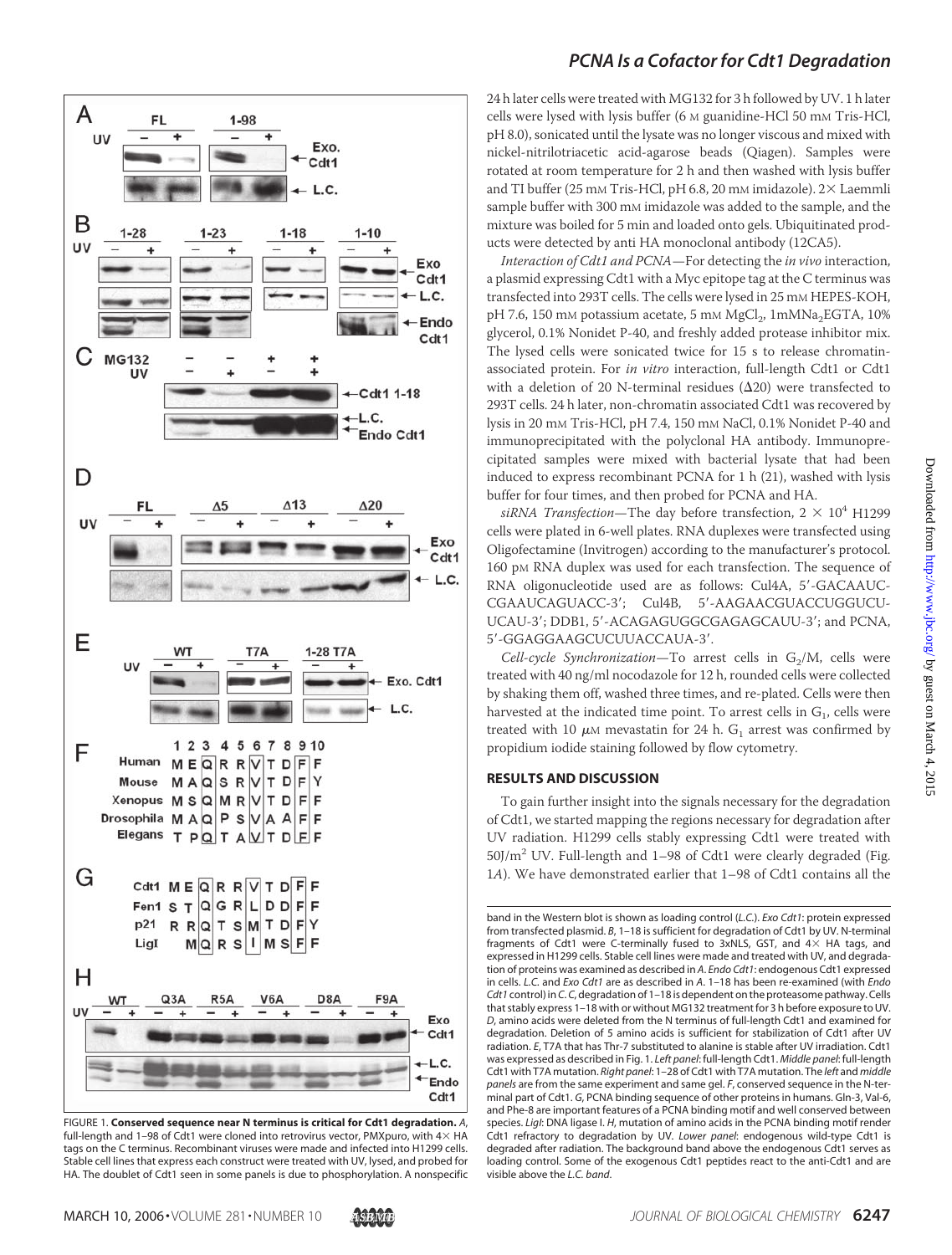FIGURE 2. **There are two regions responsible for Cdt1 degradation in S-phase.** *L.C.*, *Exo Cdt1*, and *Endo Cdt1* are as defined in Fig. 1. *A*, both 1–28Cdt1 and 1–18Cdt1 are degraded while 1–10Cdt1 is stable in S-phase. Cell lines that express each construct were released from a nocodazole-induced mitotic block, harvested at indicated time points, and probed with anti-Cdt1 polyclonal antibody. Cells enter S-phase at 12–14 h after release from mitotic block. *Upper panels* show degradation of 1–28Cdt1 and 1–18Cdt1, and *lower panels* show degradation of endogenous Cdt1. *B*, 5–28Cdt1 is stable in S-phase. Details are the same as those in Fig. 2A. C,  $\Delta$ 5Cdt1 is degraded in S-phase, indicating that sequences C-terminal to residue 28 provide a second mode of degradation in S-phase. Details are the same as in Fig. 2A.  $D$ ,  $\Delta$ 5 $\Delta$ Cy and -5T29A are stable in S-phase, indicating that the S-phase degradation of Cdt1 is dependent on two redundant signals: the N-terminal signal and the Cdk/Skp2-mediated signal. Details are the same as in Fig. 2*A*. *E*, summary of key data. Full-length Cdt1 with Thr-7, Thr-29, and Cy motif is shown at the *top*, and mutant derivatives are shown *below*. , degradation by UV or in S-phase;  $-$ , no degradation. *n.d.*, not determined. (+), degraded by UV but tested only in the context of a 1–93 fragment and not on full-length Cdt1 (data not shown). The S-phase degradation of T7A and 1–98 are also from data not shown. The two degradation signals uncovered by the mutations are shown at the *bottom*. The link to PCNA and Cul4 is made in Fig. 4. The link to Cdk2 and Skp2 has been published (see text)



signals necessary for the degradation of Cdt1 (10, 13), and so further deletions were initiated on this fragment (data summarized in Fig. 2*E*). Because further truncation of 1–98 of Cdt1 deleted a nuclear localization signal (NLS, around residue 60) that is essential for degradation and made the protein too small to detect, we fused  $3xNLS$ ,  $GST$ , and  $4\times HA$ tags to the C terminus of every construct. Using this strategy, we found that 1–28Cdt1, 1–23Cdt1, and 1–18Cdt1 were degraded but 1–10Cdt1 was stable after UV irradiation, suggesting that residues 10–18 contributed to the UV degradation signal (Fig. 1*B*). The proteasome inhibitor, MG132, inhibited degradation of 1–18, suggesting that degradation of this portion of Cdt1 is dependent on the proteasome pathway (Fig. 1*C*). Degradation of 1–28 and smaller portions of Cdt1 were, however, not as complete as that of full-length Cdt1 or 1–98 of Cdt1, suggesting that there may be a second signal for degradation in the 28–98 region, a point that we will return to later. When determining the N-terminal limit of the degradation signal, deletion of the first 5 amino acids of full-length Cdt1 ( $\Delta$ 5) was sufficient to stabilize the protein after UV irradiation (Fig. 1*D*). Therefore the extreme N terminus of Cdt1 contained signals critical for UV-mediated degradation.

Because Cdt1 is phosphorylated after UV irradiation (14), the single potential phosphorylation site in 1–18 of Cdt1, Thr-7, was substituted to alanine (T7A). T7A (both full-length Cdt1 and as part of 1–28Cdt1) was resistant to UV-dependent degradation (Fig. 1*E*). An antibody specific for phospho-Thr-7, however, did not recognize Cdt1 after radiation. *In vivo* labeling of cells with  $[{}^{32}P]$ orthophosphate also did not provide any evidence of phosphorylation of 1–28Cdt1 after UV irradiation. Mass spectrometry analysis did not pick up phosphorylation of Thr-7. These results suggested that the threonine residue itself (rather than its phosphorylation) was part of the degradation signal.

We therefore focused on the sequence features near the T7 and discovered that there were a few amino acids in the N terminus of Cdt1 conserved between species (Fig. 1*F*), and together they resemble a potential PCNA binding motif (22) (Fig. 1*G*). The most important feature of a PCNA binding motif is glutamine (Gln-3), a hydrophobic residue (Val-6), and two aromatic residues (Phe-9 and Phe-10). To determine the significance of the PCNA interaction motif, we mutated some of these amino acids to alanine and examined degradation of the mutants by UV (Fig. 1*H*). Cdt1 is completely stable when Phe-9 was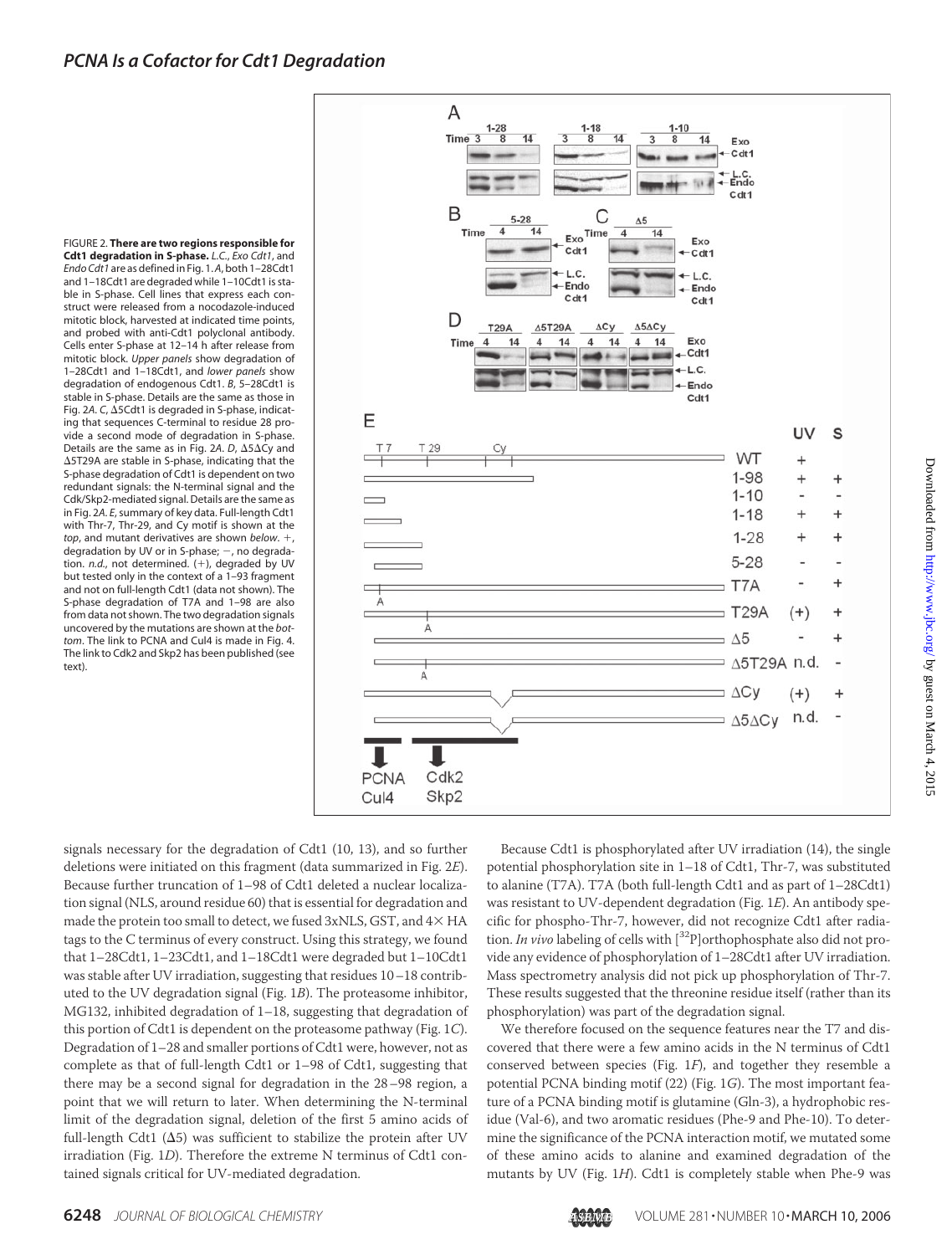substituted to alanine. Point mutation of Gln-3, Arg-5, or Val-6 also rendered Cdt1 partially refractory to degradation by UV. These results suggest that the conserved sequence near the N terminus of Cdt1 is critical for UV-dependent degradation.

Next we checked whether the N-terminal degradation signal of Cdt1 was active in S-phase (Fig. 2*A*; summarized in Fig. 2*E*). Cells were released from a nocodazole-induced M-phase block, and degradation of Cdt1 was examined by immunoblotting at different time points. Because the Skp2-dependent degradation signal was dependent on phosphorylation of T29, we eliminated that pathway by focusing on 1–28Cdt1. Both 1–28Cdt1 and 1–18Cdt1 were clearly degraded in S-phase, whereas 1–10Cdt1 was stable. So the C-terminal limit of the degradation signal was between residues 10 and 18. Deletions from the N terminus indicated that 5–28Cdt1 was totally stable in S-phase (Fig. 2*B*), indicating that the N-terminal limit of the degradation signal was between residues 1 and 5. These results suggested that the 1–18 region of Cdt1, required for degradation after UV, is also capable of mediating degradation in S-phase. To determine whether the Skp2-dependent degradation signal downstream from residue 28 plays any role in the S-phase degradation of Cdt1, we evaluated the effect of deleting the N-terminal 5 amino acids in full-length Cdt1 ( $\Delta$ 5Cdt1). In contrast to 5-28Cdt1,  $\Delta$ 5Cdt1 was still degraded in S-phase (Fig. 2C), suggesting that residues downstream from 28 played a redundant role in Cdt1 degradation during S-phase. The F-box protein, Skp2, associates with Cdt1 when Thr-29 is phosphorylated, but full-length Cdt1 is still degraded in S-phase when the Skp2 binding site is disrupted either by a T29A mutation that removes the site of phosphorylation by cdk2 or by a Cy mutation that eliminates interaction with the cyclin and inhibits phosphorylation on Thr-29 (10). Cdt1 with mutation of either Cy motif  $(\Delta Cy)$  or Thr-29 (T29A) was degraded in S-phase, but  $\Delta 5\Delta Cy$  and -5T29A were stable in S-phase (Fig. 2*D*). These results suggest that the N-terminal region and the Skp2 binding region of Cdt1 constitute independent and redundant signals for degradation in S-phase.

1–18 of Cdt1 does not have any lysine residue but is still degraded by a proteasome-dependent pathway (Fig. 1*C*). Although ubiquitin is usually attached to the  $\epsilon\text{-NH}_2$  groups of internal lysine residues, occasionally proteins with no internal lysines or mutations in all internal lysine residues were still ubiquitinated and degraded in a proteasome-dependent pathway (23, 24). In some cases, the attachment of ubiquitin to the free  $\alpha$ -NH<sub>2</sub> group at the N terminus has been shown by mass spectrometry (25). Because there is no lysine residue in residues 1–18 of Cdt1, we wondered whether the degradation of Cdt1 by UV is dependent on N-terminal ubiquitination. Because 1–18Cdt1 has a tag with internal lysine residues that may serve as receptors for ubiquitin, we made 1–98Cdt1 without any lysine residue and fused a  $4\times$  HA tag that has no lysine residue to the C terminus (1–98K(0)). 1–98K(0) was still degraded by UV irradiation, and the degradation was inhibited by MG132 treatment (Fig. 3*A*). Since adding large tags to the N terminus has been reported to stabilize proteins by inhibiting N-terminal ubiquitination (26), we added His<sub>6</sub> and  $4\times$  HA tags to the N terminus of Cdt1 (HHACdt1). HHACdt1 is partially resistant to UV-induced degradation (Fig. 3*B*). To confirm that 1–98K(0) Cdt1 was indeed being ubiquitinated *in vivo*, His<sub>6</sub>-ubiquitin was co-expressed with wild-type and K(0) versions of  $1-98$  Cdt1 (Fig. 3*C*). In the presence of  $\text{His}_{6}$ -ubiquitin, 1–98 wt Cdt1 produces slower moving forms that are pulled down on nickel resin, indicative of protein with attached polyubiquitin chains. Even in the absence of  $His_{6}$ -ubiquitin, the nickel resin pulls down a few high molecular weight forms of  $1-98K(0)$ . Despite these background bands, two to four additional slower moving isoforms of 1–98K(0) are seen when  $His<sub>6</sub>$ -ubiquitin is present, indicating that polyubiquitin



FIGURE 3.**Cdt1 can be degraded by N-terminal ubiquitination.***A*, degradation of 1–98 of wild-type Cdt1 and lysine-less Cdt1 (1–98K(0)). Both 1–98WT and 1–98K(0) were expressed in H1299 cells with  $4\times$  HA tags on the C terminus, and their degradation was examined after UV radiation. 1–98K(0) is degraded by UV. MG132 stabilized both 1–98 and 1–98K(0) after UV irradiation. *L.C.*, *Exo Cdt1*, and *Endo Cdt1* as in Fig. 1. *B*, large tag on the N terminus inhibits degradation of Cdt1 by UV. His $_6$  and 4 $\times$  HA tags were added to full-length Cdt1 (HHACdt1). HHACdt1 was expressed in H1299 cells and degradation by UV was examined. *C*, *in vivo* ubiquitination of Cdt1. Cells were transfected with plasmids expressing His<sub>6</sub>-ubiquitin or Cdt1-HA as indicated at the *top*, and lysates were pulled down on nickel resin beads and immunoblotted with anti-HA antibody. *Arrows* indicate ubiquitinated forms of 1-98K(0) Cdt1 that appear specifically when  $His<sub>6</sub>$ -ubiquitin is present. *Upper bands* seen in 1-98K(0) lane (without His<sub>6</sub>-ubiquitin) are background bands not due to ubiquitination. Note that non-ubiquitinated Cdt1 (indicated by *dashes*) is also precipitated by nonspecific binding to Ni-beads, but bands specifically present when His<sub>6</sub>-ubiquitin is transfected are due to addition of ubiquitin. The *two panels* on the *right* are from different blots at different exposures.

chains are attached to 1–98K(0) Cdt1 despite the absence of any internal lysine residues. 1–98K(0) is therefore degraded by UV in a proteasomedependent reaction, this degradation is blocked by a bulky adduct attached to the N terminus, and the protein is polyubiquitinated despite the absence of internal lysine residues. These results suggest that, although internal lysine residues in Cdt1 may be ubiquitinated, they are not essential for the proteasome-dependent degradation of Cdt1 because of ubiquitination at the N terminus. This is similar to the N-terminal ubiquitination reported for other proteins (26).

Because disruption of the PCNA binding motif stabilized Cdt1 after UV irradiation, we first examined whether PCNA interacts with Cdt1. When full-length Cdt1 was transfected to 293T cells, immunoprecipitation of PCNA co-immunoprecipitated Cdt1 and this co-precipitated Cdt1 was degraded by UV (Fig. 4*A*). The proteasome inhibitor MG132 not only inhibited the degradation of the Cdt1 but also promoted the progressive accumulation of Cdt1 associated with PCNA suggesting the continued recruitment of Cdt1 to PCNA in the presence of DNA damage. To assay the interaction *in vitro*, Cdt1 was recovered independently of cellular PCNA by a different lysis procedure and mixed with recombinant PCNA *in vitro*. PCNA specifically associated with full-length

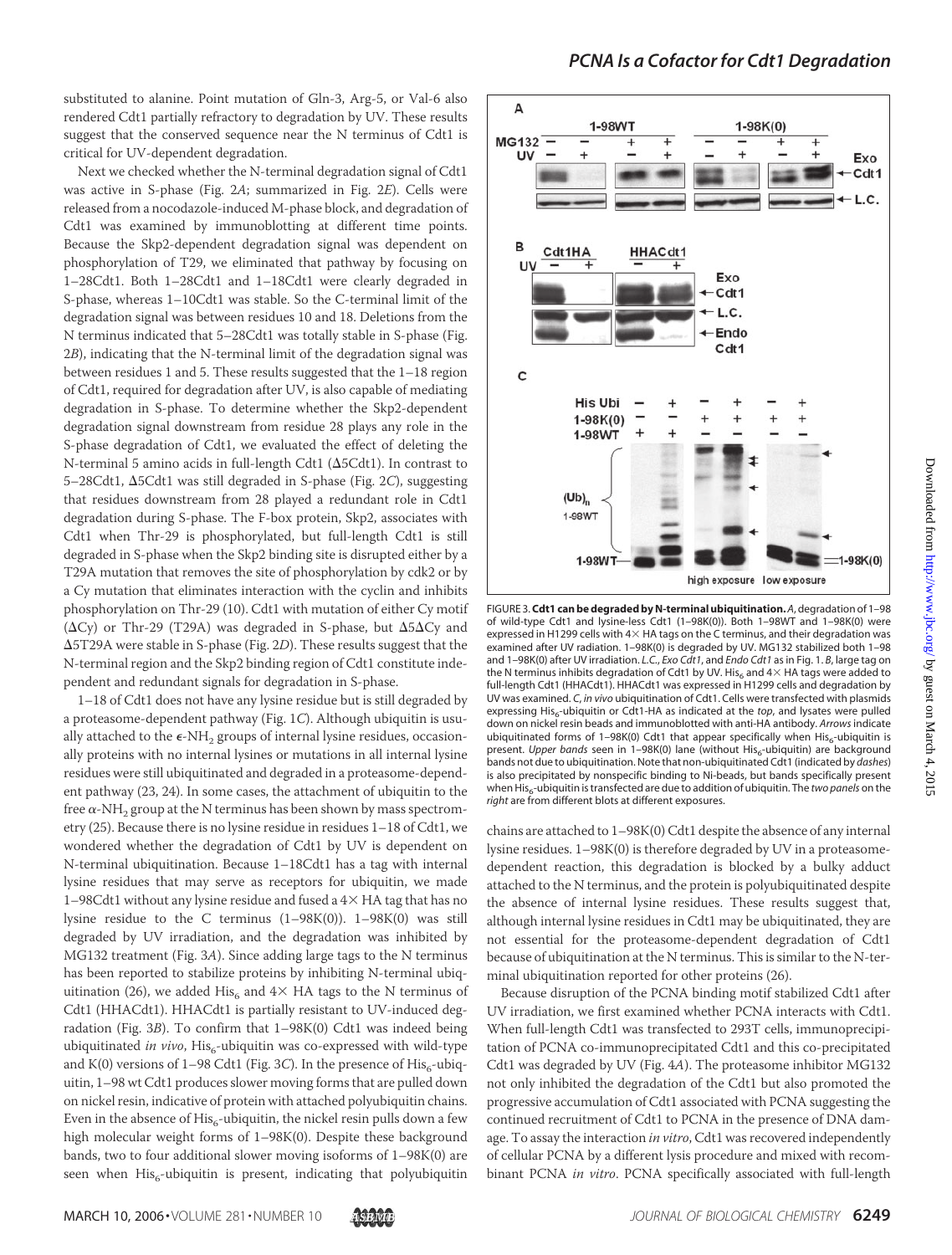FIGURE 4. **PCNA, Cul4, and DDB1 are involved in the degradation of Cdt1 after UV radiation.** *A*, extracts from cells expressing Cdt1-Myc were immunoprecipitated with anti-PCNA antibody as indicated and immunoblotted for Cdt1 or PCNA. Cells were harvested at the indicated minutes after UV irradiation. *Left panel*: UV radiation causes a degradation of total and PCNA-bound Cdt1. *Right panel*: PCNA bound Cdt1 is stabilized and accumulates progressively upon UV irradiation of MG132 treated cells. *B*, full-length Cdt1, but not Δ20 Cdt1, interacts with PCNA *in vitro*. Cdt1-HA immobilized in an immunoprecipitate was mixed with recombinant PCNA and proteins associated with the beads detected by immunoblotting. *FL*:full-length Cdt1. Δ20: Cdt1 with a deletion of 20 amino acids from the N terminus. *C*, siRNA against PCNA or DDB1 stabilizes full-length Cdt1 after UV irradiation. H1299 cells were transfected with siRNA duplex and 78 h later cells were treated with UV and harvested. Degradation of endogenous Cdt1 was determined by blotting with anti-Cdt1. Knockdown of PCNA and DDB1 was confirmed by immunoblotting. *GL2*: negative control siRNA duplex against grasshopper luciferase. *D*, degradation of 1–98K(0) Cdt1 or of 1–18Cdt1 is dependent on Cul4, DDB1, and PCNA. H1299 cells that express either mutant were transfected with siRNA duplex targeting PCNA, DDB1, and combination of both Cul4A and Cul4B. Cells were treated with UV after 78 h of transfection, and degradation of mutants was examined by blotting with anti-HA. *L.C.*: nonspecific bands that serve as loading control. *E*, decrease of PCNA, DDB1, Clu4A, and Cul4B after siRNA transfection in the experiments in Fig. 4*D*. *F*, Cdt1 degradation after radiation is independent of S-phase or DNA replication. HCT116 cells were treated with either  $Me<sub>2</sub>SO$  or 10  $\mu$ M mevastatin and the cell lysates were immunoblotted for Cdt1 (*left panel*). β-Actin was used as the loading control (*L.C.*). Cell-cycle arrest was confirmed by propidium iodide fluorescence-activated cell sorting (*right panel*).



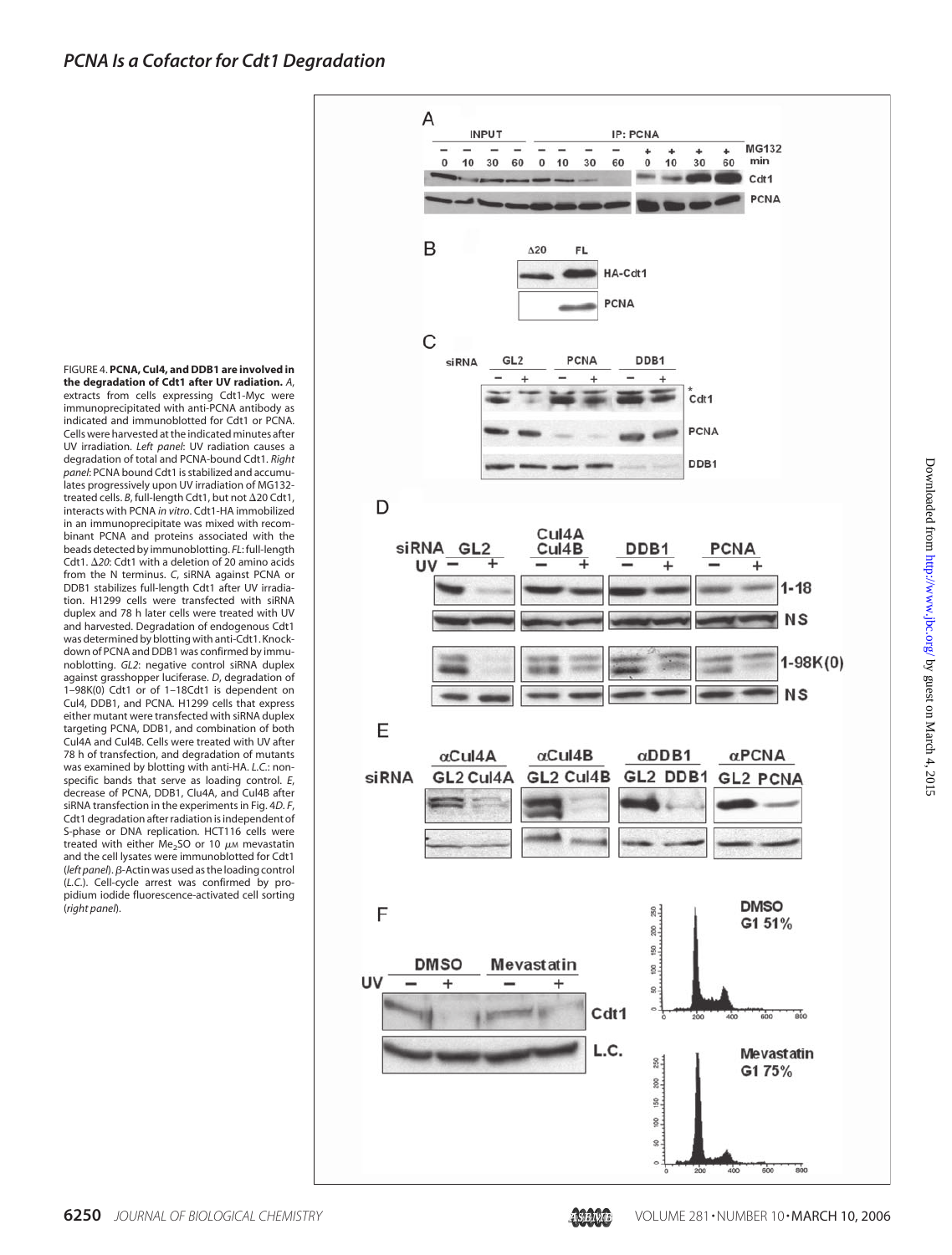### *PCNA Is a Cofactor for Cdt1 Degradation*

Cdt1 but not  $\Delta$ 20, deleted in the N-terminal PCNA interacting motif (Fig. 4*B*). In a parallel study the interaction of *Xenopus* PCNA with *Xenopus* Cdt1 was shown to be dependent on the PCNA-interacting peptide of Cdt1 (27). Specifically, the interaction of *Xenopus* Cdt1 with *Xenopus* PCNA was competitively inhibited by a wild-type PCNA-interacting peptide from the cdk inhibitor p21. In addition, point mutations in the PCNA interacting motif of*Xenopus*Cdt1 disrupted its interaction with PCNA. Therefore, the interaction of Cdt1 with PCNA appears to be mediated by the conserved PCNA interacting peptide at the N terminus.

To determine whether PCNA was required for the degradation of Cdt1, we depleted PCNA by siRNA and checked Cdt1 degradation after UV treatment. PCNA was clearly decreased by siRNA (Fig. 4*C*). The degradation of endogenous Cdt1 was affected by silencing PCNA, consistent with the notion that the PCNA-dependent mode of degradation is critical after UV (Fig. 4*C*). 1–18Cdt1 or 1–98K(0) Cdt1 lack internal lysine residues used by the SCF-Skp2 pathway for ubiquitination. Silencing of PCNA also inhibited the degradation of these derivatives of Cdt1 after UV (Fig. 4, *D* and *E*), consistent with the hypothesis that the PCNA-dependent pathway of degradation can be mediated by N-terminal ubiquitination.

One concern after PCNA siRNA is that inhibition of DNA replication might activate checkpoint pathways similar to what we have reported after ORC2 depletion (28), and the cells might arrest in  $G_1$  with low Cdk2 kinase activity. If the Cdk2/Skp2-dependent pathway was critical for Cdt1 degradation after UV, then such a  $G_1$  arrest might appear to stabilize Cdt1. To address this issue we wished to demonstrate that Cdt1 was degraded by UV even if cells are arrested in  $G_1$  with low Cdk2 kinase activity. HCT116 cells can be arrested in  $G_1$  with low Cdk2 kinase activity using the hydroxy methyl glutaryl-CoA reductase inhibitor, mevastatin (29). The propidium iodide-stained fluorescence-activated cell sorting analysis showed that the cells were indeed arrested mostly in  $G_1$ (Fig. 4*F*, *right*). Despite this arrest in G<sub>1</sub>, Cdt1 was still degraded after UV damage (Fig. 4*F*, *left*) suggesting this degradation pathway is independent of Cdk2 activity, and that the stabilization seen after PCNA depletion cannot be ascribed to a  $G_1$  arrest.

The PCNA-dependent, N-terminal ubiquitination-mediated degradation of a substrate is unusual. No E3 ligase has been specifically implicated in N-terminal ubiquitination of proteins. Cul4A, Cul4B, and DDB1, however, have been reported to be involved in Cdt1 degradation by UV. As reported earlier (14–16), DDB1 is co-immunoprecipitated with Cdt1 from cell extracts (not shown) and silencing DDB1 made full-length Cdt1 resistant to degradation after radiation (Fig. 4*B*). We therefore wondered whether Cul4 and DDB1 might be the E3 used by the PCNA-dependent N-terminal degradation signal. By silencing either Cul4 (-A and -B) or DDB1, both 1–98K(0) Cdt1 and 1–18Cdt1 became resistant to degradation by UV (Fig. 4*C*). Therefore, Cul4, DDB1, and PCNA are involved in N-terminal ubiquitination of Cdt1, although they could also contribute to the ubiquitination of internal lysines.

We have shown that the N terminus of Cdt1 regulates Cdt1 degradation after UV damage and in S-phase. PCNA is involved in the UVinduced degradation of Cdt1 possibly by interacting with the N-terminal residues of Cdt1. How PCNA promotes the degradation of Cdt1 is unknown. Because DDB1 recruits Cdt1 to Cul4 (14–16), PCNA might stabilize the interaction, activate the catalytic function of Cul4, protect the Cdt1 from de-ubiquitination, or target the ubiquitinated Cdt1 to the proteasome. In *Xenopus*, Cdt1 is ubiquitinated on the chromatin in S-phase, so if Cdt1 degradation by UV also takes place on chromatin, it is tempting to speculate that PCNA facilitates the ubiquitination by

bringing the Cdt1-DDB1-Cul4 complex to chromatin. Because PCNA is mono-ubiquitinated upon DNA damage (30), it is also possible that modified PCNA specifically interacts with Cdt1-DDB1-Cul4 complex.

This study resolves the many conflicting reports of mechanisms of degradation of Cdt1. A number of reports suggested that Cy motif mediated phosphorylation of Cdt1 targets it to the SCF-Skp2 complex for ubiquitination and degradation, and yet, at least in animal cells and in *Xenopus* egg extracts, elimination (or absence) of the Skp2 interaction did not abrogate the degradation of Cdt1 in S-phase. On the other hand, Cul4 has been implicated in the degradation of Cdt1 in *C. elegans* and with DDB1 in the degradation of mammalian Cdt1 after DNA damage but not in S-phase. Our results suggest that there are at least two independent pathways for the degradation of Cdt1: a Cdk2/Skp2-dependent pathway that uses Thr-29 and ubiquitination of internal lysines and a PCNA/DDB1/Cul4-dependent pathway that uses an N-terminal PCNA-interacting motif and N-terminal ubiquitination (Fig. 2*E*). Both these pathways are independently capable of degrading mammalian Cdt1 in S-phase, whereas the PCNA-dependent pathway is critical for degradation after DNA damage. A direct physical interaction between PCNA and Cdt1 is required for Cdt1 destruction during DNA replication in *Xenopus* egg extracts (27). Our results suggest that the PCNAdependent ubiquitination and degradation of Cdt1 is not an isolated process in *Xenopus* egg extracts but is seen in somatic cells in other species and utilized to degrade Cdt1 after DNA damage.

N-terminal ubiquitination is a controversial process but an increasing number of proteins are reported to be degraded by this pathway. That 1–98K(0) Cdt1 is degraded by UV in a proteasome-dependent manner and is ubiquitinated *in vivo* and that a large tag on the N terminus inhibits Cdt1 degradation, strongly suggest that N-terminal ubiquitination is critical for Cdt1 degradation. So far, proteins such as MyoD, LMP1 (from Epstein-Barr virus), LMP2A, E7 (from human papillomavirus), p21, and Id2 have been reported to be N-terminally ubiquitinated (26). Of these, p21 has a PCNA-interacting motif at the C terminus (31, 32) so that PCNA may be essential for the N-terminal ubiquitination of this protein. Indeed a recent report implicates PCNA in the degradation of recombinant Xic1 (a p21 homolog) in *Xenopus* egg extracts, suggesting that this PCNA-dependent ubiquitination machinery may be important for other proteins (33). It is not clear whether there are E3 ligases that are specific for N-terminal ubiquitination *versus* internal ubiquitination, but our results suggest that at least the Cul4-DDB1 complex is capable of promoting ubiquitination at the N terminus, because they are essential for the degradation of 1–18Cdt1 and 1–98K(0) Cdt1, proteins that do not have an internal lysine but are still degraded by a proteasome-dependent pathway.

In summary, our results indicate that PCNA, the ring-shaped clamp that is central for coordinating the action of a number of proteins involved in DNA replication, DNA damage repair, and chromatin assembly, also plays a critical role in the degradation of Cdt1. Degradation of Cdt1 is critical to ensure that licensing is restricted to once per cell cycle, and so it is interesting that two redundant E3 ubiquitin ligase pathways, Cdk2-Skp2 and PCNA-Cul4, are used to achieve this end. This is reminiscent of the redundant use of Mdm2 and E6AP for the ubiquitination of the tumor suppressor protein p53 and suggests that such redundancy in use of E3 ligases against specific substrates may be more widespread than currently suspected.

*Acknowledgments—J. H. P. discovered the stabilizing effect of T7A; U. S., W. Z., and T. S. did all remaining experiments reported. E. E. A. and J. C. W. discovered the role of PCNA in the degradation of Xenopus Cdt1 and communicated their finding as part of this collaboration.*



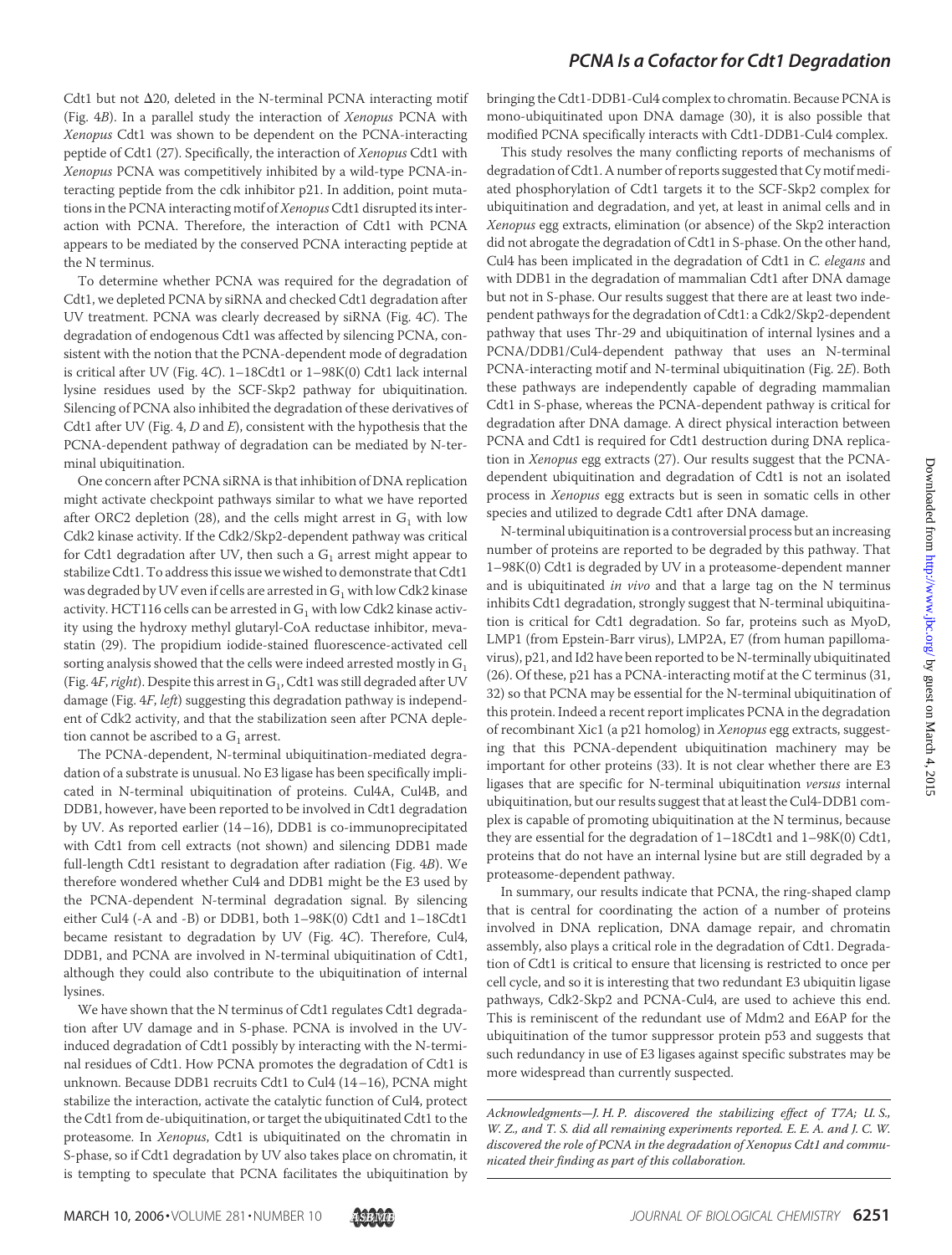# *PCNA Is a Cofactor for Cdt1 Degradation*

#### **REFERENCES**

- 1. Bell, S. P., and Dutta, A. (2002) *Ann. Rev. Biochem.* **71,** 333–371
- 2. Tada, S., Li, A., Maiorano, D., Mechali, M., and Blow, J. J. (2001) *Nat. Cell Biol.* **3,** 107–113
- 3. Wohlschlegel, J. A., Dwyer, B. T., Dhar, S. K., Cvetic, C., Walter, J. C., and Dutta, A. (2000) *Science* **290,** 2309–2312
- 4. Nishitani, H., Taraviras, S., Lygerou, Z., and Nishimoto, T. (2001) *J. Biol. Chem.* **276,** 44905–44911
- 5. Vaziri, C., Saxena, S., Jeon, Y., Lee, C., Murata, K., Machida, Y., Wagle, N., Hwang, D. S., and Dutta, A. (2003) *Mol. Cell* **11,** 997–1008
- 6. Yanow, S. K., Lygerou, Z., and Nurse, P. (2001) *EMBO J.* **20,** 4648–4656
- 7. Zhu, W., Chen, Y., and Dutta, A. (2004) *Mol. Cell. Biol.* **24,** 7140–7150
- 8. Melixetian, M., Ballabeni, A., Masiero, L., Gasparini, P., Zamponi, R., Bartek, J., Lukas, J., and Helin, K. (2004) *J. Cell Biol.* **165,** 473–482
- 9. Sugimoto, N., Tatsumi, Y., Tsurumi, T., Matsukage, A., Kiyono, T., Nishitani, H., and Fujita, M. (2004) *J. Biol. Chem.* **279,** 19691–19697
- 10. Takeda, D. Y., Parvin, J. D., and Dutta, A. (2005) *J. Biol. Chem.* **280,** 23416–23423
- 11. Liu, E., Li, X., Yan, F., Zhao, Q., and Wu, X. (2004) *J. Biol. Chem.* **279,** 17283–17288
- 12. Li, X., Zhao, Q., Liao, R., Sun, P., and Wu, X. (2003) *J. Biol. Chem.* **278,** 30854–30858
- 13. Arias, E. E., and Walter, J. C. (2005) *Genes Dev.* **19,** 114–126
- 14. Kondo, T., Kobayashi, M., Tanaka, J., Yokoyama, A., Suzuki, S., Kato, N., Onozawa, M., Chiba, K., Hashino, S., Imamura, M., Minami, Y., Minamino, N., and Asaka, M. (2004) *J. Biol. Chem.* **279,** 27315–27319
- 15. Higa, L. A. A., Mihaylov, I. S., Banks, D. P., Zheng, J., and Zhang, H. (2003) *Nat. Cell Biol.* **5,** 1008–1015
- 16. Hu, J., McCall, C. M., Ohta, T., and Xiong, Y. (2004) *Nat. Cell Biol.***6,** 1003–1009
- 17. Zhong, W., Feng, H., Santiago, F. E., and Kipreos, E. T. (2003) *Nature* **423,** 885–889
- 18. Naldini, L., Blomer, U., Gallay, P., Ory, D., Mulligan, R., Gage, F. H., Verma, I. M., and Trono, D. (1996) *Science* **272,** 263–267
- 19. Kitamura, T., Onishi, M., Kinoshita, S., Shibuya, A., Miyajima, A., and Nolan, G. (1995) *Proc. Nat. Acad. Sci. U. S. A.* **92,** 9146–9150
- 20. Mikaelian, I., and Sergeant, A. (1992) *Nucleic Acids Res.* **20,** 376
- 21. Chen, J., Peters, R., Saha, P., Lee, P., Theodoras, A., Pagano, M., Wagner, G., and Dutta, A. (1996) *Nucleic Acids Res.* **24,** 1727–1733
- 22. Jonsson, Z. O., Hindges, R., and Hubscher, U. (1998) *EMBO J.* **17,** 2412–2425
- 23. Ciechanover, A., and Ben-Saadon, R. (2004) *Trends Cell Biol.* **14,** 103–106
- 24. Bloom, J., Amador, V., Bartolini, F., DeMartino, G., and Pagano, M. (2003) *Cell* **115,** 71–82
- 25. Coulombe, P., Rodier, G., Bonneil, E., Thibault, P., and Meloche, S. (2004) *Mol. Cell. Biol.* **24,** 6140–6150
- 26. Fajerman, I., Schwartz, A. L., and Ciechanover, A. (2004) *Biochem. Biophys. Res. Commun.* **314,** 505–512
- 27. Arias, E. E., and Walter, J. C. (2006) *Nat. Cell Biol.* **8,** 84–90
- 28. Machida, Y. J., Teer, J. K., and Dutta, A. (2005) *J. Biol. Chem.* **280,** 27624–27630
- 29. Ukomadu, C., and Dutta, A. (2003) *J. Biol. Chem.* **278,** 43586–43594
- 30. Kannouche, P. L., Wing, J., and Lehmann, A. R. (2004) *Mol. Cell* **14,** 491–500
- 31. Chen, J., Jackson, P. K., Kirschner, M. W., and Dutta, A. (1995) *Nature* **374,** 386–388
- 32. Warbrick, E., Lane, D. P., Glover, D. M., and Cox, L. S. (1995) *Curr. Biol*. **5,** 275–282
- 33. Chuang, L.-C., and Yew, P. R. (2005) *J. Biol. Chem.* **280,** 35299–35309